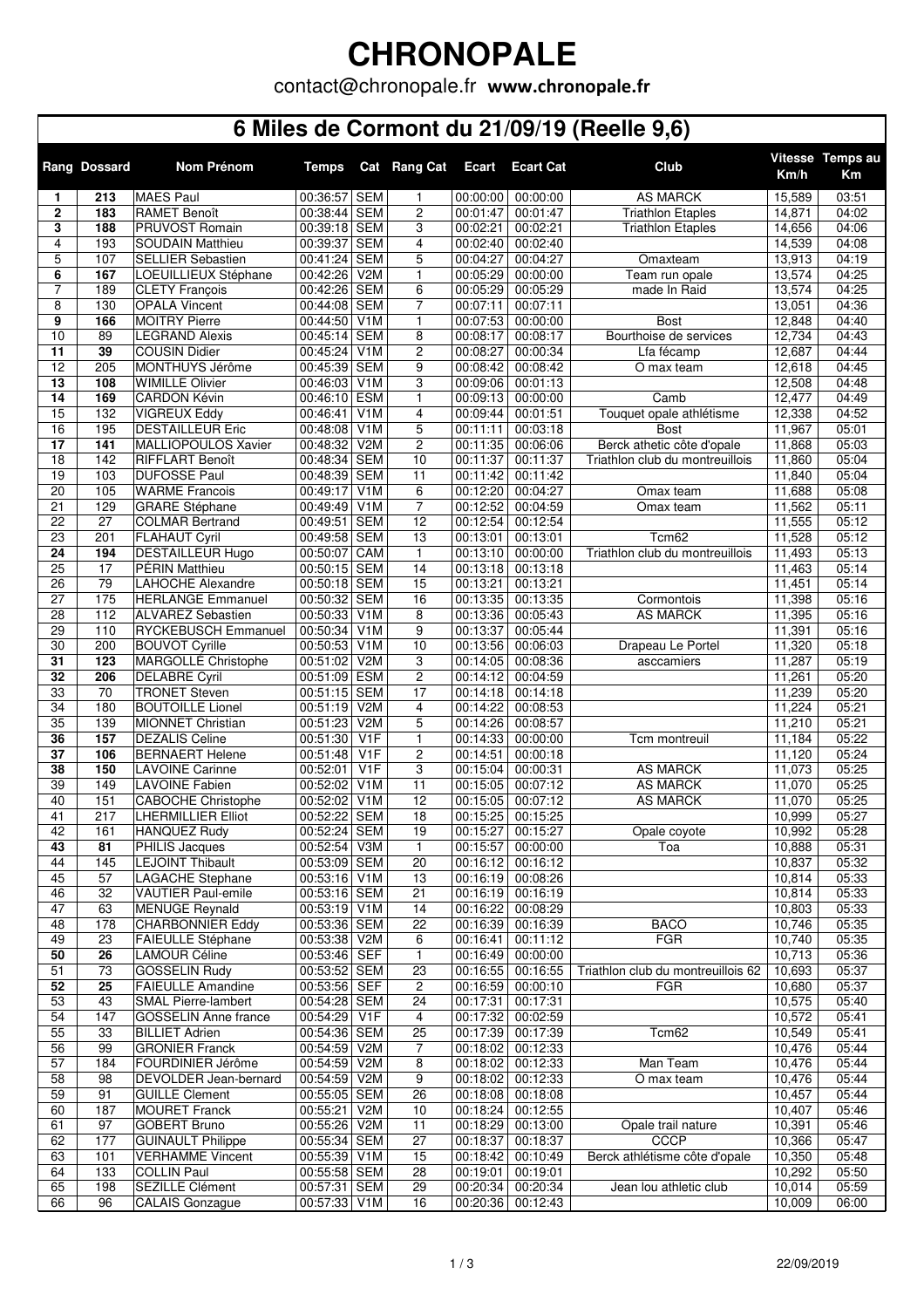# **CHRONOPALE**

contact@chronopale.fr **www.chronopale.fr**

#### **6 Miles de Cormont du 21/09/19 (Reelle 9,6)**

|                                    | <b>Rang Dossard</b> | Nom Prénom                                       | <b>Temps</b>                 |                                | Cat Rang Cat        | <b>Ecart</b>         | <b>Ecart Cat</b>              | Club                            | Km/h           | Vitesse Temps au<br>Km |
|------------------------------------|---------------------|--------------------------------------------------|------------------------------|--------------------------------|---------------------|----------------------|-------------------------------|---------------------------------|----------------|------------------------|
| 67                                 | 143                 | MAHIEUX Jean-luc                                 | 00:57:35 V2M                 |                                | $\overline{12}$     | 00:20:38             | 00:15:09                      | <b>Sans</b>                     | 10,003         | 06:00                  |
| 68                                 | 113                 | <b>BAMMEZ Nicolas</b>                            | 00:57:48 SEM                 |                                | 30                  | 00:20:51             | 00:20:51                      |                                 | 9,965          | 06:01                  |
| 69                                 | 162                 | DE BOURMONT Maxence                              | 00:57:49 ESM                 |                                | 3                   | 00:20:52             | 00:11:39                      |                                 | 9,963          | 06:01                  |
| 70                                 | 204                 | <b>THRONION Magali</b>                           | 00:57:50                     | <b>SEF</b>                     | 3                   | 00:20:53             | 00:04:04                      | O max team                      | 9,960          | 06:01                  |
| 71                                 | 66                  | <b>POTIER Alexandre</b>                          | 00:58:20 SEM                 |                                | 31                  | 00:21:23             | 00:21:23                      | Brulage de graisse              | 9,874          | 06:05                  |
| $\overline{72}$<br>$\overline{73}$ | 102<br>116          | <b>DUFOSSE Cyril</b><br><b>DEVILLEPOIX Simon</b> | 00:58:20<br>00:58:31         | V <sub>2</sub> M<br><b>SEM</b> | 13<br>32            | 00:21:23<br>00:21:34 | 00:15:54<br>00:21:34          |                                 | 9,874          | 06:05<br>06:06         |
| 74                                 | 126                 | <b>DEBAS Gerard</b>                              | 00:58:56                     | V4M                            | $\mathbf{1}$        | 00:21:59             | 00:00:00                      |                                 | 9,843<br>9,774 | 06:08                  |
| 75                                 | 16                  | <b>SMYTH Martha</b>                              | 00:58:56                     | <b>SEF</b>                     | 4                   | 00:21:59             | 00:05:10                      |                                 | 9,774          | 06:08                  |
| 76                                 | 135                 | <b>VAN KALCK Gaetan</b>                          | 00:59:05 V1M                 |                                | $\overline{17}$     | 00:22:08             | 00:14:15                      |                                 | 9,749          | 06:09                  |
| $\overline{77}$                    | 202                 | <b>TROLLE Julien</b>                             | 00:59:21                     | <b>SEM</b>                     | 33                  | 00:22:24             | 00:22:24                      | Tcm62                           | 9,705          | 06:11                  |
| 78                                 | 68                  | <b>CUVILLIER Matthieu</b>                        | 00:59:28                     | <b>SEM</b>                     | 34                  | 00:22:31             | 00:22:31                      | JEAN LOU ATHLETIC CLUB          | 9,686          | 06:12                  |
| 79                                 | 4                   | <b>BOLLART Justin</b>                            | 00:59:28 SEM                 |                                | 35                  | 00:22:31             | 00:22:31                      | <b>JEAN LOU ATHLETIC CLUB</b>   | 9,686          | 06:12                  |
| 80                                 | 13                  | <b>FOURDINIER Nicolas</b>                        | 00:59:53 ESM                 |                                | $\overline{4}$      | 00:22:56             | 00:13:43                      | Fourdy's band                   | 9,619          | 06:14                  |
| 81                                 | 140                 | <b>CAPEL Guillaume</b>                           | 01:00:12 SEM                 |                                | 36                  | 00:23:15             | 00:23:15                      |                                 | 9,568          | 06:16                  |
| 82                                 | 12                  | <b>FOURDINIER Guillaume</b>                      | 01:00:43 SEM                 |                                | 37                  | 00:23:46             | 00:23:46                      | Fourdy's band                   | 9,487          | 06:19                  |
| 83<br>84                           | 49<br>164           | <b>MANIER Charles</b><br><b>LIBBRECHT Gilles</b> | 01:00:44 SEM<br>01:00:51     | <b>SEM</b>                     | 38<br>39            | 00:23:47<br>00:23:54 | 00:23:47<br>00:23:54          |                                 | 9,484          | 06:20<br>06:20         |
| 85                                 | 146                 | <b>LIBERT Rene</b>                               | 01:00:51                     | V <sub>1</sub> M               | 18                  | 00:23:54             | 00:16:01                      |                                 | 9,466<br>9,466 | 06:20                  |
| 86                                 | 42                  | <b>LEMAIRE Pierre</b>                            | 01:01:41                     | <b>SEM</b>                     | 40                  | 00:24:44             | 00:24:44                      |                                 | 9,338          | 06:26                  |
| 87                                 | 214                 | <b>LEMER Frédéric</b>                            | 01:01:41                     | V <sub>2</sub> M               | 14                  | 00:24:44             | 00:19:15                      |                                 | 9,338          | 06:26                  |
| 88                                 | 122                 | <b>LEPRETRE Mathieu</b>                          | 01:01:48                     | <b>SEM</b>                     | 41                  | 00:24:51             | 00:24:51                      | asccamiers                      | 9,320          | 06:26                  |
| 89                                 | 179                 | <b>CORRENT Géry</b>                              | 01:01:54                     | V <sub>2</sub> M               | 15                  | 00:24:57             | 00:19:28                      |                                 | 9,305          | 06:27                  |
| 90                                 | 94                  | <b>BOUTIN Audrey</b>                             | 01:02:20                     | <b>SEF</b>                     | 5                   | 00:25:23             | 00:08:34                      |                                 | 9,241          | 06:30                  |
| 91                                 | 199                 | <b>VASSEUR Syvain</b>                            | 01:02:35                     | V <sub>1</sub> M               | 19                  | 00:25:38             | 00:17:45                      | Triathlon club du montreuillois | 9,204          | 06:31                  |
| 92                                 | 85                  | <b>DACHICOURT Laurent</b>                        | 01:02:58                     | V <sub>1</sub> M               | 20                  | 00:26:01             | 00:18:08                      |                                 | 9,148          | 06:34                  |
| 93                                 | 212                 | <b>LHERMILLIER Amos</b>                          | 01:03:24                     | <b>SEM</b>                     | 42                  | 00:26:27             | 00:26:27                      |                                 | 9,085          | 06:36                  |
| 94                                 | 182                 | <b>DAVID Sylvain</b>                             | 01:03:29                     | V <sub>2</sub> M               | 16                  | 00:26:32             | 00:21:03                      |                                 | 9,073          | 06:37                  |
| 95                                 | 114                 | <b>MAILLARD Beatrice</b>                         | 01:03:42                     | V <sub>2F</sub>                | 1                   | 00:26:45             | 00:00:00                      |                                 | 9,042          | 06:38                  |
| 96<br>97                           | 208                 | <b>DESGARDIN David</b>                           | 01:03:52 SEM                 |                                | 43                  | 00:26:55             | 00:26:55                      |                                 | 9,019          | 06:39                  |
| 98                                 | 219<br>170          | <b>PERRIN Etienne</b><br>JOYEZ Sylvie            | 01:03:58<br>01:04:06         | V2M<br>V <sub>2F</sub>         | 17<br>2             | 00:27:01<br>00:27:09 | 00:21:32<br>00:00:24          |                                 | 9,005<br>8,986 | 06:40<br>06:41         |
| 99                                 | 58                  | <b>NEUVILLE Olivier</b>                          | 01:04:18 V2M                 |                                | 18                  | 00:27:21             | 00:21:52                      |                                 | 8,958          | 06:42                  |
| 100                                | 53                  | <b>CAILLEUX Antoine</b>                          | 01:04:31                     | <b>ESM</b>                     | 5                   | 00:27:34             | 00:18:21                      |                                 | 8,928          | 06:43                  |
| 101                                | 24                  | RANDOUX Stéphane                                 | 01:04:32                     | V <sub>1</sub> M               | 21                  | 00:27:35             | 00:19:42                      | <b>FGR</b>                      | 8,926          | 06:43                  |
| 102                                | 36                  | <b>MORONVALLE Matthieu</b>                       | 01:04:40 SEM                 |                                | 44                  | 00:27:43             | 00:27:43                      |                                 | 8,907          | 06:44                  |
| 103                                | 131                 | <b>DUBUS Herve</b>                               | 01:04:42                     | <b>SEM</b>                     | 45                  | 00:27:45             | 00:27:45                      |                                 | 8,903          | 06:44                  |
| 104                                | $\overline{22}$     | <b>GLORIE William</b>                            | 01:05:26                     | V <sub>1</sub> M               | $\overline{22}$     | 00:28:29             | 00:20:36                      | FGR                             | 8,803          | 06:49                  |
| 105                                | 59                  | <b>NEUVILLE Christine</b>                        | 01:05:34                     | V <sub>2F</sub>                | 3                   | 00:28:37             | 00:01:52                      | Touquet opale athletisme        | 8,785          | 06:50                  |
| 106                                | 158                 | <b>DEWAVRIN Celeste</b>                          | 01:05:40                     | <b>SEF</b>                     | 6                   | 00:28:43             | 00:11:54                      |                                 | 8,772          | 06:50                  |
| 107                                | 64                  | ROUX Jeremy                                      | 01:05:46                     | V <sub>1</sub> M               | 23                  | 00:28:49             | 00:20:56                      |                                 | 8,758          | 06:51                  |
| 108                                | 65                  | <b>HYVART Fabien</b>                             | 01:05:46 V1M<br>01:05:50 SEF |                                | 24                  |                      | 00:28:49 00:20:56             |                                 | 8,758          | 06:51                  |
| 109<br>110                         | 215<br>124          | FARDIEU Jeanne<br><b>COPPIN Philippe</b>         | 01:06:00                     | V3M                            | $\overline{7}$<br>2 | 00:29:03             | 00:28:53 00:12:04<br>00:13:06 | asccamiers                      | 8,749<br>8,727 | 06:51<br>06:53         |
| 111                                | 186                 | ROBILLARD Baptiste                               | 01:06:02 V1M                 |                                | 25                  | 00:29:05             | 00:21:12                      |                                 | 8,723          | 06:53                  |
| 112                                | 181                 | DAVID Edith                                      | 01:06:22                     | V3F                            | $\mathbf{1}$        | 00:29:25             | 00:00:00                      |                                 | 8,679          | 06:55                  |
| 113                                | 14                  | <b>FOURDINIER Charlotte</b>                      | 01:06:56 SEF                 |                                | 8                   | 00:29:59             | 00:13:10                      | Fourdy's band                   | 8,606          | 06:58                  |
| 114                                | 207                 | <b>MARCANT Bruno</b>                             | 01:07:04 V2M                 |                                | 19                  | 00:30:07             | 00:24:38                      |                                 | 8,588          | 06:59                  |
| 115                                | 138                 | <b>TILLIER Youna</b>                             | 01:07:34                     | <b>ESF</b>                     | $\mathbf{1}$        | 00:30:37             | 00:00:00                      |                                 | 8,525          | 07:02                  |
| 116                                | 78                  | <b>NEUVILLE Christophe</b>                       | 01:07:41                     | V <sub>1</sub> M               | 26                  | 00:30:44             | 00:22:51                      |                                 | 8,510          | 07:03                  |
| 117                                | 47                  | FOURCROY Amaury                                  | 01:07:46 SEM                 |                                | 46                  | 00:30:49             | 00:30:49                      |                                 | 8,500          | 07:04                  |
| 118                                | 82                  | <b>BALIER Victor</b>                             | 01:08:05 SEM                 |                                | 47                  | 00:31:08             | 00:31:08                      |                                 | 8,460          | 07:06                  |
| 119                                | 84                  | <b>PERSYN Francois</b>                           | 01:08:14                     | V2M                            | 20                  | 00:31:17             | 00:25:48                      |                                 | 8,442          | 07:06                  |
| 120                                | 210                 | <b>RIVENET Antoine</b>                           | 01:08:14 SEM                 |                                | 48                  | 00:31:17             | 00:31:17                      |                                 | 8,442          | 07:06                  |
| 121<br>122                         | 80<br>196           | <b>CAZIER Michel</b><br><b>LEMANE Philippe</b>   | 01:08:45 V3M<br>01:08:51     | V <sub>2</sub> M               | 3<br>21             | 00:31:48<br>00:31:54 | 00:15:51<br>00:26:25          | Triathlon club du montreuillois | 8,378<br>8,366 | 07:10<br>07:10         |
| 123                                | 67                  | <b>HUBERT Arrata</b>                             | 01:08:58 SEM                 |                                | 49                  | 00:32:01             | 00:32:01                      |                                 | 8,352          | 07:11                  |
| 124                                | 118                 | <b>DOUILLET Benoit</b>                           | 01:08:59 V3M                 |                                | 4                   | 00:32:02             | 00:16:05                      |                                 | 8,350          | 07:11                  |
| 125                                | 136                 | <b>HAGNERE Michel</b>                            | 01:09:13 V1M                 |                                | 27                  | 00:32:16             | 00:24:23                      |                                 | 8,322          | 07:13                  |
| 126                                | 209                 | <b>THERY Deborah</b>                             | 01:09:14                     | <b>SEF</b>                     | 9                   | 00:32:17             | 00:15:28                      |                                 | 8,320          | 07:13                  |
| 127                                | 159                 | <b>MERLIER Sarah</b>                             | 01:09:17                     | <b>SEF</b>                     | 10                  | 00:32:20             | 00:15:31                      |                                 | 8,314          | 07:13                  |
| 128                                | 211                 | <b>SAMSON Nicolas</b>                            | 01:09:28 SEM                 |                                | 50                  | 00:32:31             | 00:32:31                      |                                 | 8,292          | 07:14                  |
| 129                                | 176                 | DELAVENNE Loic                                   | 01:09:29 V3M                 |                                | 5                   | 00:32:32             | 00:16:35                      |                                 | 8,290          | 07:14                  |
| 130                                | 104                 | <b>DUBOIS David</b>                              | 01:09:32 V1M                 |                                | 28                  | 00:32:35             | 00:24:42                      |                                 | 8,284          | 07:15                  |
| 131                                | 190                 | TRARIEUX Noé                                     | 01:09:33 ESM                 |                                | 6                   |                      | 00:32:36 00:23:23             | made In Raid                    | 8,282          | 07:15                  |
| $\overline{132}$                   | 5                   | <b>BLONDES Emma</b>                              | 01:09:39 SEF                 |                                | 11                  |                      | 00:32:42 00:15:53             | <b>AVEC ROCIO</b>               | 8,270          | 07:15                  |